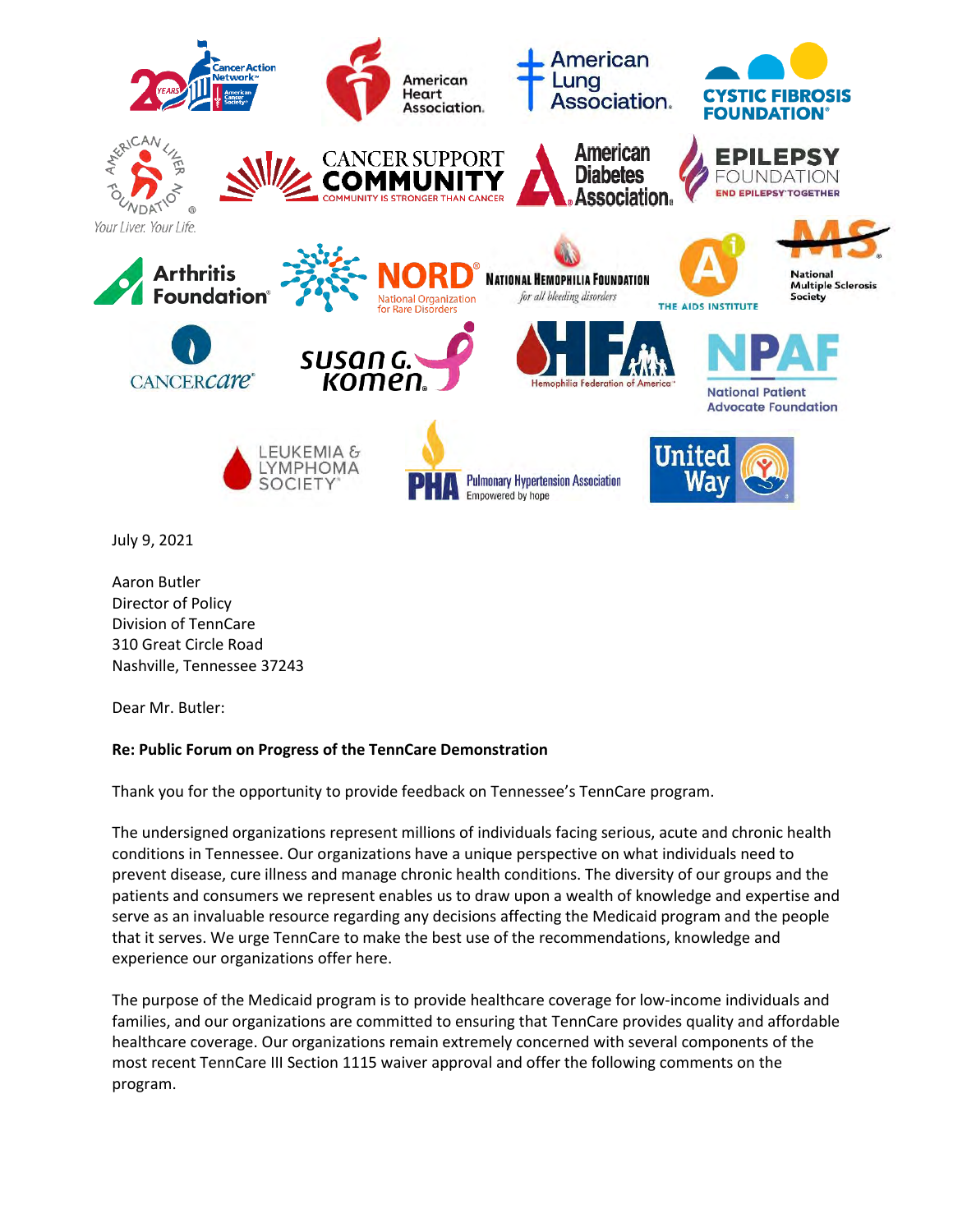## **Savings Come at the Expense of Patients' Access to Care**

Our organizations have repeatedly voiced our deep concerns with changes to TennCare's financing structure, and many of our organizations filed comments during the comment periods on the TennCare II amendment submitted in November 2019 that we encourage you to review.<sup>1,2</sup> Block grants are designed to cap or limit the amount of federal funding provided to states, forcing them to either make up the difference with their own funds or make cuts to their programs reducing access to care for the patients we represent. Program cuts will likely result in enrollment limits, benefit reductions, reductions in provider payments or increased out-of-pocket cost-sharing for Medicaid enrollees.

For example, our organizations have serious concerns with the new TennCare policy to implement a closed formulary including as few as one drug per class. Diseases present differently in different patients. Prescription drugs have different indications, different mechanisms of action and different side effects, depending on the person's diagnosis and comorbidities. A closed formulary limits the ability of providers to make the best medical decisions for the care of their patients, effectively taking the clinical care decisions away from the doctor and patient and giving them to the state. A robust, open formulary needs to be part of TennCare so that patients can fully benefit from advancements in treatments and access the medications their doctor believes are best for them.

An appeals process is not sufficient to protect patients' access to care. Research shows that administrative hurdles such as prior authorization for drugs can lead patients to delay or abandon treatment altogether.<sup>3</sup> For a patient with a chronic health condition, a pause or delay in treatment could result in their disease worsening irreversibly. Our organizations encourage Tennessee to maintain its open formulary as part of TennCare.

## **10-Year Approval Jeopardizes Care for Vulnerable Populations**

TennCare III was approved for 10 years. Federal statute limits Section 1115 demonstration extensions to three or five years, depending on the populations covered under the demonstration. Our organizations believe it is important to evaluate the evidence of a waiver's impact on the patients we represent and whether policies should be continued at least that often and value the opportunity to regularly comment on the waiver proposals during the extension process. Additionally, the final TennCare III approval includes a number of vulnerable populations including children with special healthcare needs and people with disabilities. Approving a waiver for ten years is particularly inappropriate without additional protections for vulnerable populations.

A ten-year approval is also concerning given Tennessee's history with coverage losses. In 2005, Tennessee changed its eligibility rules to disenroll 170,000 individuals from its Medicaid program due to budgetary pressures, one of only two states to ever go through a large-scale disenrollment of this nature.<sup>4</sup> Subsequent research found that after this loss of coverage, individuals' self-reported health and access to care declined, visits to doctors and dentists decreased and the use of public and free clinics increased.<sup>5</sup> Additionally, Tennessee is among the states with the largest increases in uninsured children between 2016 and 2019, with many children losing coverage without a finding that they were ineligible.<sup>6</sup> Our organizations continue to urge the federal government to rescind this 10-year approval and urge Tennessee to limit any future waiver applications to the three or five year time frame delineated in federal statute.

#### **Removal of Retroactive Eligibility Threatens Patients' Health and Financial Wellbeing**

Our organizations oppose Tennessee's decision to continue to waive retroactive coverage in TennCare. Retroactive eligibility in Medicaid prevents gaps in coverage by covering individuals for up to 90 days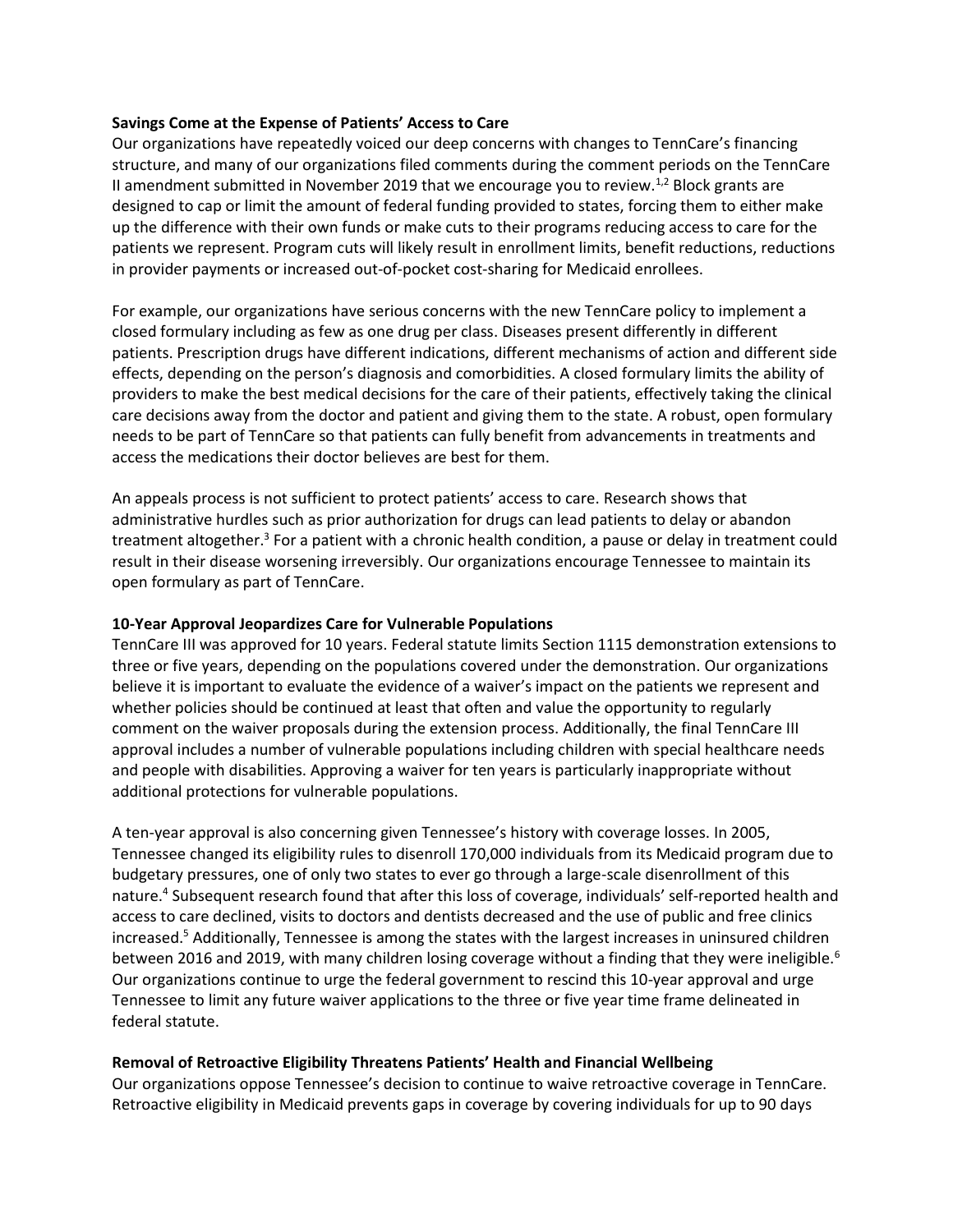prior to the month of application, assuming the individual is eligible for Medicaid coverage during that time frame. It is common that individuals are unaware they are eligible for Medicaid until a medical event or diagnosis occurs. Retroactive eligibility allows patients who have been diagnosed with a serious illness to begin treatment without being burdened by medical debt incurred prior to their official eligibility determination.

Medicaid paperwork can be burdensome and often confusing. A Medicaid enrollee may not have understood or received a notice of Medicaid renewal and only discovered the coverage lapse when picking up a prescription or going to see their doctor. Without retroactive eligibility, Medicaid enrollees could then face substantial costs at their doctor's office or pharmacy. Health systems could also end up providing more uncompensated care. For example, when Ohio was considering a similar provision in 2016, a consulting firm advised the state that hospitals could accrue as much as \$2.5 billion more in uncompensated care as a result of the waiver.<sup>7</sup> Increased uncompensated care costs are especially concerning as safety net hospitals and other providers continue to deal with the COVID-19 pandemic. Our organizations urge Tennessee not to waive retroactive eligibility for the Medicaid population.

# **Problems with Previous Public Comment Periods on TennCare Proposals Did Not Give Patients Adequate Opportunities to Share Concerns**

As many of our organization shared with the federal government earlier this year, we have significant concerns with the public comment opportunities related the TennCare III approval.<sup>8</sup> The TennCare III waiver includes numerous components – a funding cap, closed formulary, the continuation of Tennessee's Medicaid Managed Care program and waiving of retroactive coverage - that did not go through the required public comment period. The TennCare II Amendment 42 application was posted on the appropriate Centers for Medicare and Medicaid Services (CMS) website for a public comment period, but the comment portal was down for approximately two days which likely limited the number of comments that could be received from the patient and stakeholder community.

Additionally, CMS did not provide *any* opportunity for public comment on the extension of the existing features of TennCare II. If CMS had accepted public comment on the extension of the existing features of TennCare II as it should have in 2020, patients and patient advocacy organizations would have made extensive comments. The public comment period allows stakeholders to have a voice in the regulatory process, including patients who get their medical care from the Tennessee Medicaid program. We do not believe that the TennCare II Amendment 42 provisions should be implemented under any circumstances, but at a minimum *all* of the provisions should be subject to a new and proper comment period before being submitted to CMS for approval.

# **Conclusion**

Our organizations are committed to working with you to expand affordable, accessible, and adequate healthcare coverage in TennCare. Thank you for the opportunity to provide these comments.

Sincerely,

American Cancer Society Cancer Action Network American Diabetes Association American Heart Association American Liver Foundation American Lung Association